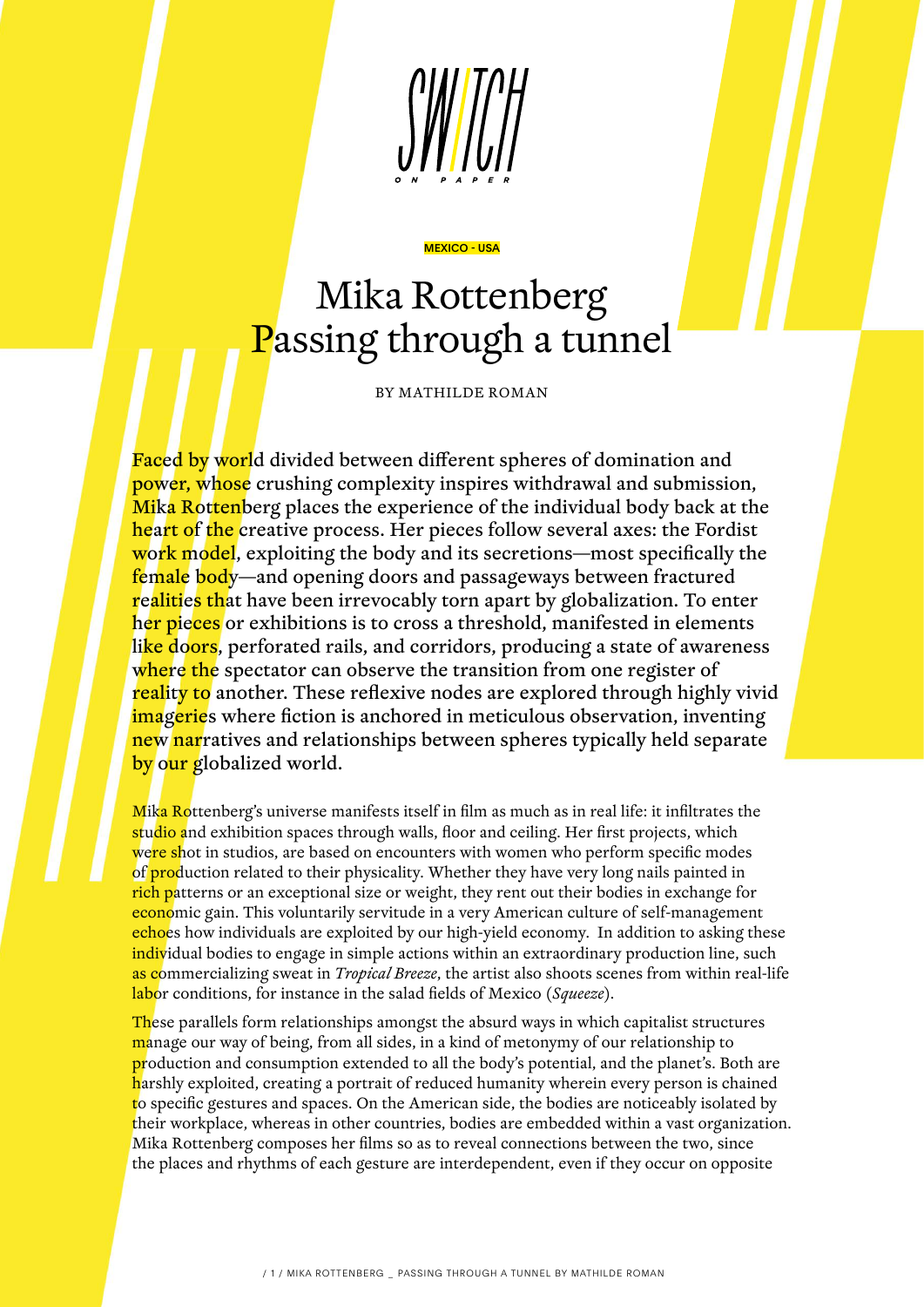

sides of the planet. There is often a childlike imagination at work in the homemade, pieced together nature of her installations, but also in the suspension of disbelief, for example when a Chinese worker's feet walk "across" the planet and arrive in a typical American office. The absurdity of the effect becomes secondary through a construction (similar to films by Méliés or Jean-Christophe Averty) that is transparent about the mechanisms and settings at work, without decreasing the fiction's potency. Although the images are real in part, the way the shots are orchestrated and the surrealism surrounding certain scenes shift the entire work into another register. There is no dialogue, just the occasional word or two mentioned, like "I see it", underscoring the visuality at play. And though it is present in some scenes, the documentary aspect is diminished by the fact that no one ever knows where the images are shot. Specific situations are used as archetypes of social states, and the titles of the pieces, like *Tropical Breeze* (2004), *Dough* (2005-2006), *Cheese* (2008), *Squeeze* (2010), *Sneeze* (2012), *Nonoseknows* (2015), similarly distance us from an overly sociological reading of the work. Instead, the titles name key elements, actions or objects and direct our attention toward the possibilities of matter and body to create organizations of their own, ones with a seemingly narrow notion of humanity.

In *Nonoseknows* as in *Squeeze*, Mika Rottenberg travelled to shoot on location. In China she was interested in the cultured pearl industry. Although she starts with images shot directly in a factory, in collaboration with the workers there, she soon borrows from their work gestures in order to transpose them to more surreal ground. With masterful editing, she pushes the industrial production line to a dreamlike extreme, forging a link between the conditions for economic exploitation and American middle class achievement, as represented by the personal office with a door that can be closed. From one location to the other, from one woman to another, Mika Rottenberg describes the miserable social conditions that atrophy mind and body: nobody is given any space for dialogue during work hours. The editing uses cause and effect to make these heterogeneous elements hold together and lend credibility to processes that are clearly absurd. The body is an ecosystem that is an integrated part of the production line. Stretching, sweat, nails, hair, yoga exercises… everything transforms into a sad and depressing reflection of the globalized world. But there is also humor, triggered by the often-comical nature of the actions and their repetition, the liveliness of the process, and the hand-made aspect of the sets. Noses stretch or sneeze out rabbits and the surreal atmosphere interferes with the day-to-day of a Chinese factory worker. Although there is criticism of how capitalism affects our lives, there is also visual generosity. The body is a territory in constant transformation, mostly invisible on a daily scale, yet in many ways resisting the paralytic tendency of its environment. The artist explores these unconscious pathways using the most unexpected means, following them into a world of visibility.

In her vast studio, Mika Rottenberg builds doors with giant holes, bits of tunnel and sculptural décors that draw the eye into a perceptual, physical experience. Echoing the work by El Lissitzky in the 1920s, the spatial configuration in her pieces is anchored to real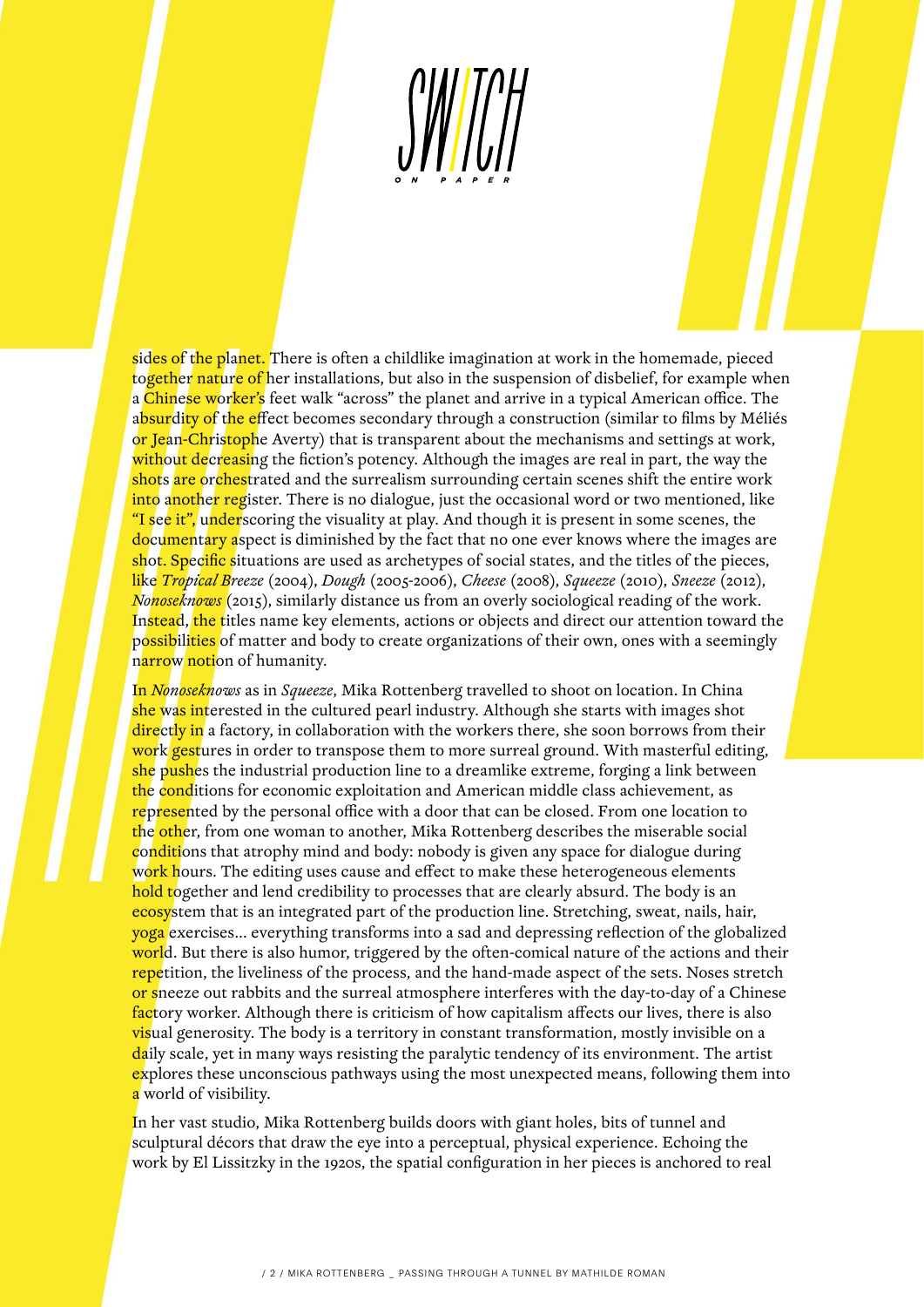

physical space and challenges the rigorous construction inherited from perspective. Rules are reversed: a horizontal production line is made vertical, there are several simultaneous vanishing points and the installation seems to have no central organization or hierarchy. The viewer's attention is constantly redirected by a dropped ceiling, the whirr of an air conditioning unit or the backside of another set that disturbs our sense of fiction. This physical and mental occupation of space elicits other modes of experience, accentuated by our loss of stable references and a defined horizon. The exhibition in Palais de Tokyo (Paris) in 2016 also played on this confusion, creating a labyrinth of pathways between elements with no clues about which way to go, no narrative structure. Like El Lissizky, Mika Rottenberg's approach is founded on societal reflection that plays with the utopia of transforming the gaze. Our eyes widen so we may see, in secret, what the world has organized itself to conceal. This is particularly strong in *Cosmic Generator* (2017), created for Skulptur Projekte Münster, an event that occurs once in a decade and is dedicated to sculptural projects for the public space. Mika Rottenberg chose to work in a residential neighborhood in the suburbs, in an abandoned Chinese store. The visitor must make the effort of going out there in search of the piece, which is only identified on the outside by a tagged storefront and a broken awning that reads "Asianshop Lebensmittel". Shelves partially stocked with lines of identical products and a counter lit up and decorated with garlands creates an atmosphere somewhere between reality and installation. The back of the store leads to a projection room.

The first gesture in the film is a hand lifting the dome cover of a food tray, leading the camera to travel into a tunnel lit by bare and colored bulbs. Later, one comes to realize that the camera has travelled through a tunnel between Mexico and the United States. But what is gripping from the start is the importance placed on how the viewer sees, the risk the viewer must take to follow something that extends past all the usual references. The long tracking shot, put together using DIY cinematographic techniques, opens onto an underground room where a woman is busy crushing light bulbs with a hammer. Her repetitive gesture produces a rather fascinating pile of colored glass, which is a recurring register of attention in Mika Rottenberg's work, enabling her to more easily guide the spectator through complex and disorienting narrative tracks. We then meet a man who is struggling underground, before seeing him emerge onto a lively street that is in fact running along the Mexican-US border. Mika Rottenberg's project is based on a legend: that Chinese stores in Mexico have tunnels to enter the US. And yet, the day she arrived on location for her film shoot, she heard Donald Trump announce on television that a wall would be built along the Mexican border to stop illegal immigration. The absurdity of a political decision and its complete denial of reality, since a wall is already partially in place, are palpable in her film. Everything is at the same time terribly real and entirely grotesque.

On the Mexican side, the wall is a populated space, brimming with sound, music and car horns and all kinds of interactions. On the US side, it is a vast sandy desert void of any human presence, filmed via a long tracking shot in which the wall becomes a sculpture.